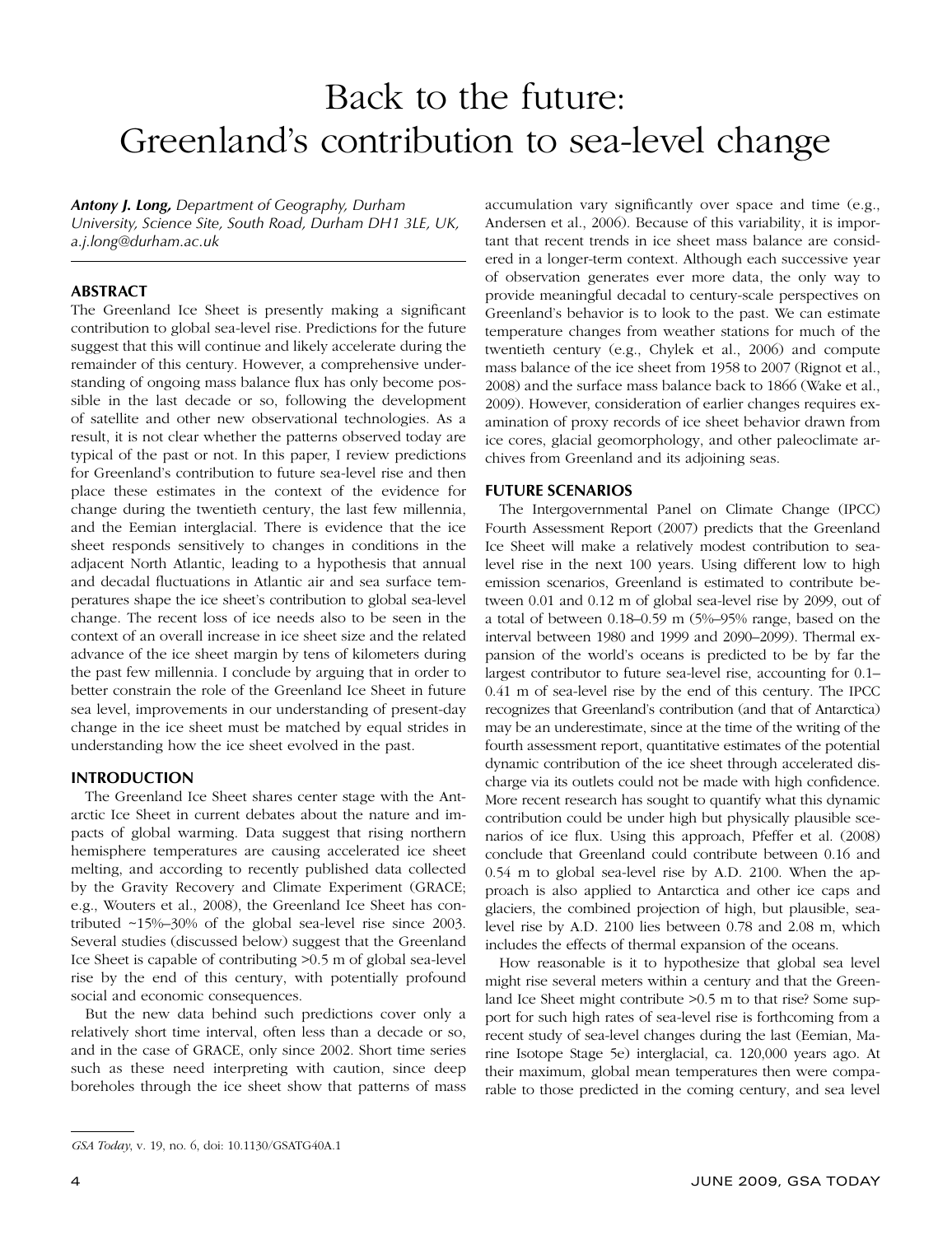was several meters higher than present, most likely because much of the Greenland Ice Sheet had melted (Cuffey and Marshall, 2000). Using a Red Sea stable oxygen isotope record from planktonic foraminifera, Rohling et al. (2008) reconstructed average rates of sea-level rise of up to 1.6 m per century during this interglacial. These rates are for periods when sea level was higher than present and are therefore not associated with large glacial-interglacial fluctuations in ice volume. Rohling et al. (2008) did not attribute the source of these large oscillations in sea level, but they note that rates as high as 1.6 m per century would melt the equivalent of the Greenland Ice Sheet in approximately four centuries. There are some important caveats to this work: the height uncertainties are rather large (each sample point has a one-sigma height uncertainty of 6 m), the Red Sea cores used are only partly dated, and the high rates of sea-level variability reported are not fully replicated between the two cores studied. Moreover, equivalent meter-scale fluctuations in sea level are not recorded in the later part of the current interglacial, suggesting a mode of ice sheet dynamic hitherto not seen in the Holocene. Nevertheless, if valid, the research of Rohling et al. (2008) suggests that rapid rates of sea-level rise are possible in the future, especially when sea level is higher than present, although an implication of the Pfeffer et al. (2008) study is that, on its own, Greenland would only be able to contribute about a third of the proposed 1.6 m rise per century, and probably less given the ice sheet's reduced size at this time.

So, it is plausible that the Greenland Ice Sheet might contribute >0.5 m of global sea-level rise in the next century, and some believe that such high rates of global sea-level rise have occurred in the past. Such a rise would require a sustained high flux of ice over the entire coming century. However, there is considerable evidence from the past to show that the mass balance of the Greenland Ice Sheet fluctuates on a decadal basis, experiencing phases of positive and negative mass balance that change broadly, in tune with variations in air and sea surface temperatures over Greenland and the neighboring North Atlantic.

#### **GREENLAND'S CONTRIBUTION TO TWENTIETH-CENTURY SEA LEVEL**

Tide gauge and satellite observations show that global sea level rose during the twentieth century, but the rate of rise was not constant. Thus, Cazenave et al. (2008) estimate that global sea-level rise between January 1993 and February 2008 was  $3.1 \pm 0.1$  mm/a (Fig. 1), which compares with an average rate during the past 50 years of  $\sim$ 1.7 mm/a (Church and White, 2006; Holgate, 2007). Estimates obtained from remotely sensed data of Greenland's changing mass during the past decade vary widely, but all suggest the ice sheet today is making a positive contribution to global sea-level rise. Initial observations suggested that peripheral thinning of the ice sheet was offset by thickening above 2000 m (Krabill et al., 2000; Thomas et al., 2006) such that the overall sea-level contribution was negligible (Zwally et al., 2005). However, more recent observations by the GRACE satellites show significant mass loss from the higher parts of the ice sheet as well, due to longer and more intense melt seasons, especially in 2007 (Wouters et al., 2008) (Fig. 2).



Figure 1. Estimates of twentieth-century global sea-level change (Cazenave et al., 2008). Red dots are from Church and White (2006) and blue dots are from Jevrejeva et al. (2006).



Figure 2. Changes in equivalent water height over Greenland between February 2003 and January 2008 as observed by the Gravity Recovery and Climate Experiment (GRACE) (Wouters et al., 2008).

The cause of this mass loss seems clear: rising temperatures are causing increased melting. For example, summer temperatures have risen by an average of 1.7 °C over the southern part of Greenland between 1991 and 2006, and this has lengthened the melt season (Hanna et al., 2008). Many outlet glaciers here and elsewhere in Greenland have accelerated their speed (Rignot and Kanagaratnam, 2006; Luckman et al., 2006; Howat et al., 2008), and many coastal glaciers have also thinned significantly (Thomas et al., 2006). Water generated by greater surface melt may percolate to the bed of the ice sheet and reduce basal friction, causing the rate of flow of the glaciers to speed up (Zwally et al., 2002), although the significance of this process is debated (Joughin et al., 2008). Moreover, warm ocean currents penetrating fjords are also associated with increased melting of glaciers and ice streams with marine termini (Holland et al., 2008; Hanna et al., 2009). But the broader implications of some of these recent changes for the long-term decadal to century-scale ice sheet stability are uncertain. In the past few years, several of the retreating glaciers have slowed or even started to re-advance (Howat et al., 2007). Moreover, Nick et al. (2009) use a numerical model to demonstrate that tidewater outlet glaciers are very sensitive to changes in their terminus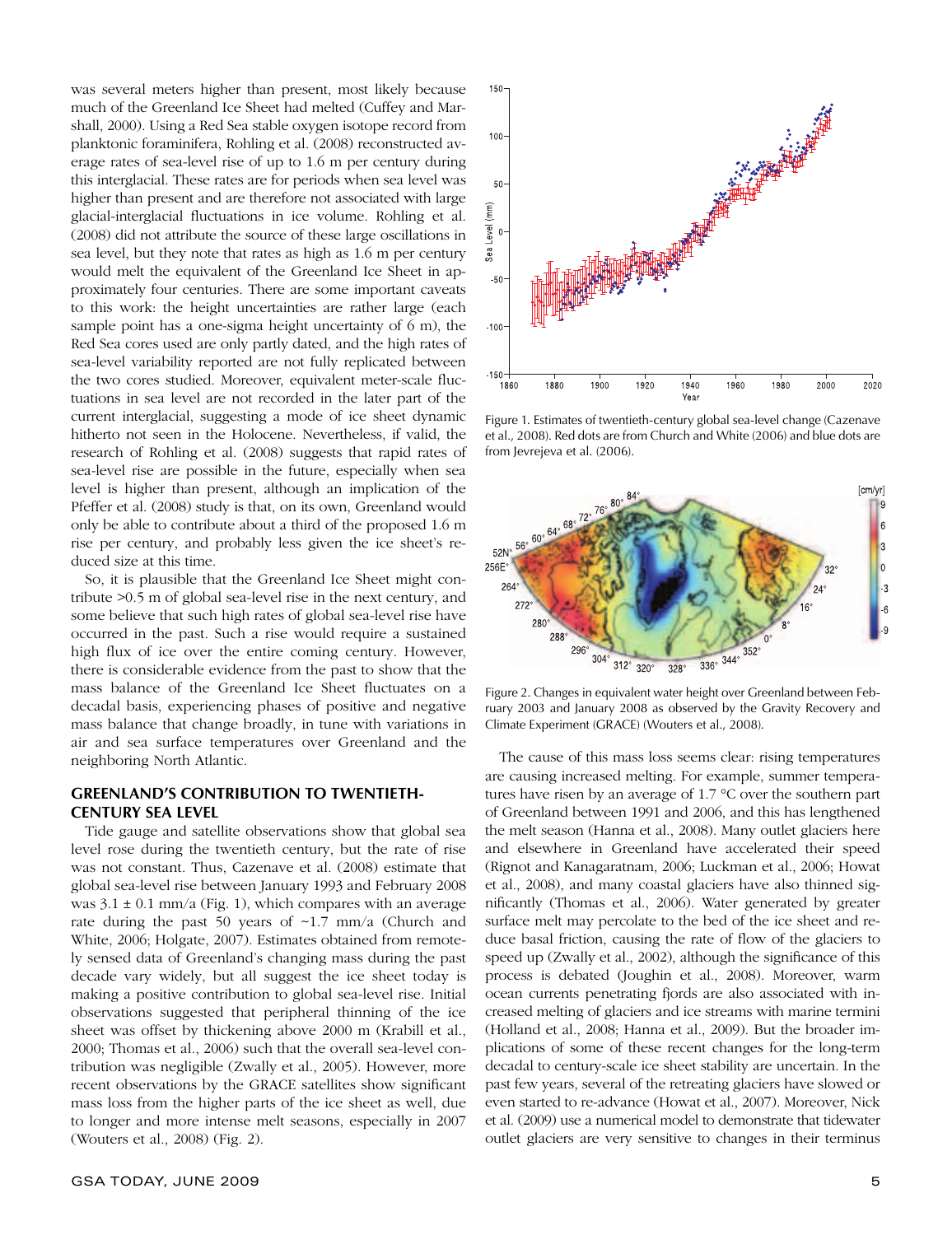boundary conditions and adjust quickly and dynamically to short-term climate fluctuations. They warn that recent dynamic instabilities in the Helheim Glacier in southeast Greenland, and potentially elsewhere, do not provide a reliable basis for longterm prediction of ice sheet mass balance change.

The recent loss of mass from Greenland means it is now making an increasingly positive contribution to global sea-level rise. Estimates from GRACE since 2002 vary between 100 and 270 Gt/a, which is equivalent to a sea-level rise of  $\sim 0.4-$ 0.7 mm/a (Velicogna and Wahr, 2006; Ramillien et al., 2006; Chen et al., 2006; Luthcke et al., 2006; Wouters et al., 2008). The variability in these estimates reflects differences in the time period of observation, data sources, and methods used in data analysis, as well as real spatial and temporal variations in ice sheet volume. Cazenave et al. (2008) concluded that since 2003 the rate of global sea-level rise decreased from  $3.1 \pm 0.1$  to  $2.5 \pm 0.5$  mm/a largely due to reduced thermal expansion of the oceans. Recent GRACE estimates show that Greenland is presently contributing between ~15%–30% of global sea-level rise, well above the IPCC estimates.

A longer-term twentieth-century perspective is provided by modeling experiments that accurately account for vertical changes in both the sea surface and the sea floor when ice sheets gain or lose mass. Thus, Mitrovica et al. (2001) analyzed spatial trends in rates of tide-gauge measured sea level for 23 selected sites. They observed that rates of twentiethcentury sea-level rise in European sites were lower than the global average and concluded that this sea-level "fingerprint" is compatible with a Greenland contribution to global sea level of ~0.6 mm/a during the twentieth century. This estimate is within the range cited from the GRACE studies of recent Greenland contribution to global sea-level rise  $(\sim 0.4 - 0.7$  mm/a). Resolving the ongoing spatial pattern of sea-level fingerprints is likely to be complex, not least due to non-uniform variations in thermal expansion. Nevertheless, this important analysis suggests a persistent and significant positive Greenland contribution to global sea level during the twentieth century.

#### **Greenland and the North Atlantic**

The Greenland Ice Sheet owes much of its existence to the large moisture source provided by the adjacent North Atlantic; although the ice sheet responds to variations in a variety of forcing factors, including volcanic activity and solar output  $(e.g., Hanna et al., 2005), it is no surprise to find that it is also.$ sensitive to changes in atmospheric and oceanographic conditions in the North Atlantic region. This sensitivity is illustrated by considering how the climate over Greenland responds to fluctuations in the North Atlantic Oscillation (NAO) and the Atlantic Multi-decadal Oscillation (AMO). The mechanisms that cause fluctuations in these indices are not certain, although it seems probable that they respond at least in part to the nonlinear dynamics of the extratropical atmosphere and variations in the strength of the thermohaline circulation (Hurrell et al., 2001; Sutton and Hodson, 2005). Neither is presently predictable to any significant degree and, for example, a return to cooler conditions over Greenland in future decades might be expected if their previous pattern of variability continues into the future.



Figure 3. Winter (Dec.–Mar.) index of the North Atlantic Oscillation (NAO) based on the difference of normalized sea-level pressure between Lisbon (L), Portugal, and Stykkisholmur/Reykjavik (S), Iceland, since 1864. Positive values of the index indicate stronger-than-average westerlies over the middle latitudes (http://www.cgd.ucar.edu/cas/jhurrell/indices.html).

The NAO describes a redistribution of atmospheric mass between the Arctic and the subtropical Atlantic. Variations in NAO phases generate large changes in surface air temperature, winds, storminess, and precipitation over the Atlantic and also influence the oceans by causing changes in heat content, gyre circulations, salinity, high-latitude deep-water formation, and sea ice cover (Hurrell et al., 2001). There is no agreed method for defining the NAO, although one measure is provided by the varying sea-level pressure between the Icelandic low and the Azores subtropical high pressure system (Fig. 3). The NAO is positive when the Icelandic low is deep, causing enhanced westerly air flow across the North Atlantic, with cold and dry conditions over Greenland. A shift to a weaker or negative NAO (associated with a weaker Icelandic low) brings warmer conditions and higher precipitation over Greenland. Higher air temperatures over Greenland since the early 1990s (Hanna et al., 2008), as well as the penetration of warmer ocean currents into the fjords of south Greenland since the mid-1990s (Holland et al., 2008), are compatible with the gradual shift from a positive to a more negative NAO since the mid 1980s (Box, 2002; Hanna et al., 2008) (Fig. 3).

Further evidence of the close link between conditions in the North Atlantic and across the Greenland Ice Sheet is provided by the AMO. The AMO describes a 65–75 year variation (0.4 °C range) in North Atlantic sea surface temperatures (SST). Expressed as deviations from the 1961–1990 mean, the AMO is characterized by warm (1930–1960) and cool (1905– 1925 and 1970–1990) SST phases. The AMO returned to more positive values again in the 1990s (Fig. 4A). There is widespread evidence that changes in the AMO are related to multidecadal variations in a range of climate records, including Atlantic hurricanes and North American and European summer climate (e.g., Knight et al., 2006).

Temperature records from coastal stations in Greenland show that the recent increase in temperatures is not unprecedented in the last century and that an earlier episode of warmer than average temperatures is likely linked to changes in the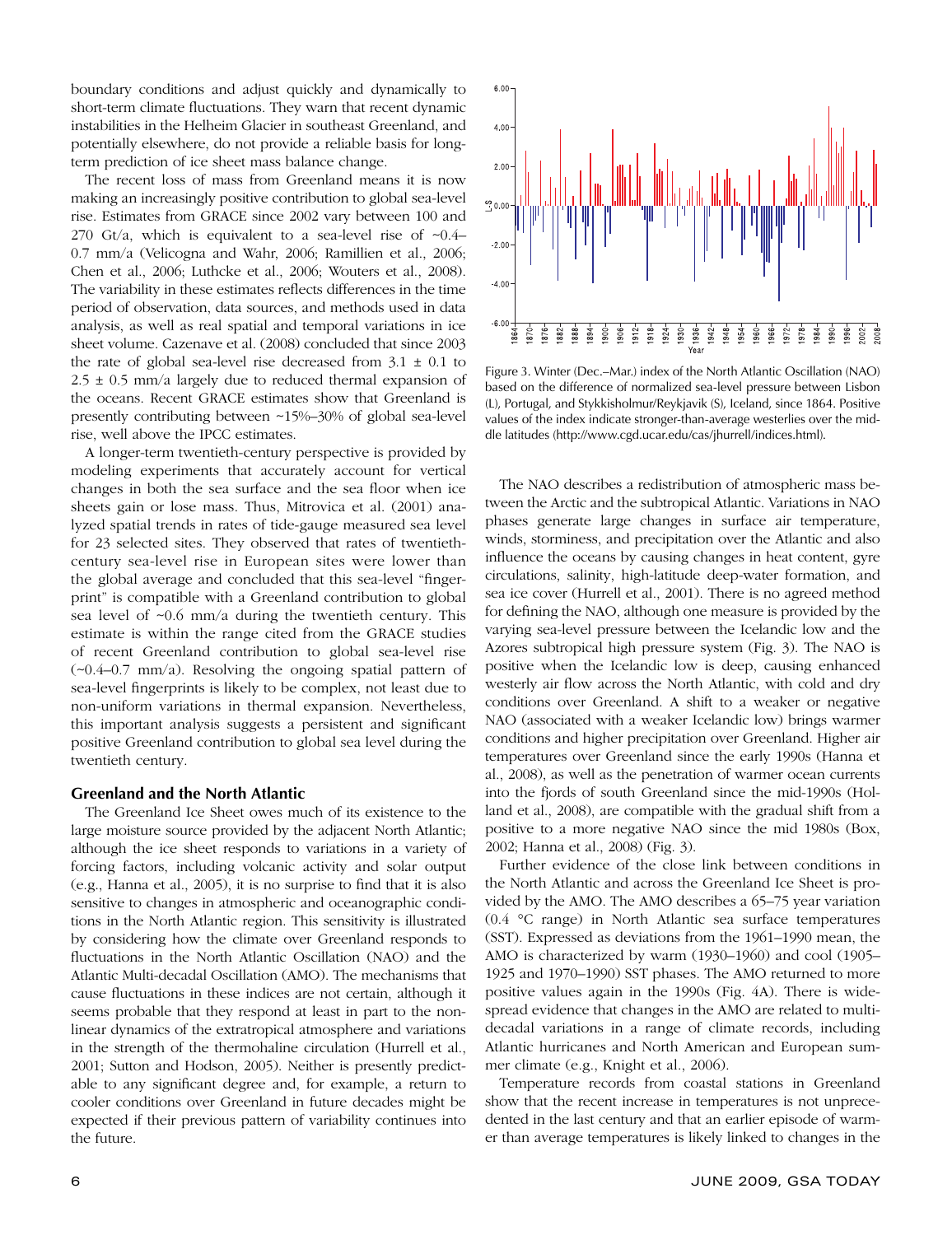

Figure 4. (A) Index of the Atlantic Multi-decadal Oscillation, 1871–2003. The index was calculated by averaging annual mean sea surface temperature observations over the region 0°N to 60°N, 75°W to 7.5°W. The units on the vertical axis are degrees Celsius (Sutton and Hodson, 2005). (B) Annual average temperatures from eight weather stations in Greenland showing similar warming in the periods 1920–1930 and 1995–2005 (Chylek et al., 2006).

AMO. Thus, Chylek et al. (2006) conclude that the rate of warming in Greenland between 1930 and 1940 was ~50% higher than that observed between 1995 and 2005 (Fig. 4B). Both warm phases broadly coincide with periods when the AMO shifted from a cooler to a warmer phase. These climate fluctuations almost certainly impacted the mass balance of the ice sheet. A recently published mass balance history for the ice sheet extending back to 1958 reconstructs mass deficit during the warm 1960s (110  $\pm$  70 Gt/a), near balance in the cool 1970s–1980s (30  $\pm$  50 Gt/a), and accelerated loss since the 1990s (up to 267 ± 38 Gt/a in 2007) (Rignot et al., 2008). These estimates are in broad agreement with reconstructed trends in surface mass balance by Hanna et al. (2005). Wake et al. (2009) identify a distinct change from positive to negative surface mass balance anomalies during the pronounced warming that began in the 1920s and continued until ca. 1960. They conclude that the surface mass balance changes between 1995 and 2005 are not exceptional within the past 140 years.

Is there any proven link between these ice mass fluctuations in Greenland, temperatures, and changes in the rate of twentieth-century global sea level? Although the overall trend

GSA TODAY, JUNE 2009 **7** 2009 **7** 

in twentieth-century sea level was upward, there have been periods of faster and slower rates of change. The two decades showing the fastest increase in global sea level are centered on 1980 (+5.31 mm/a) and 1939 (+4.68 mm/a), while the lowest rates of change are centered on 1964 (−1.49 mm/a) and 1987 (−1.38 mm/a) (Holgate, 2007). Woodworth et al. (2008) reviewed possible links between periods of accelerated and reduced rates of global sea-level rise and variations in the NAO and AMO and a range of other climate indicators that include the Pacific Decadal Oscillation, Arctic Oscillation, and the Southern Oscillation Index. They concluded that many of these indices change in phase with the major variations in the rate of global sea-level rise. In terms of Greenland's contribution to these sea-level fluctuations, the warmth of the 1980s and the cool period of the 1960s coincide with changes in ice sheet mass balance identified by Rignot et al. (2008). Moreover, the change modeled by Wake et al. (2009) in the 1920s coincides with the acceleration in global sea level noted at this time by Holgate (2007) and Woodworth et al. (2008), although the Wake et al. (2009) analysis did not include potential variations in ice sheet dynamic contributions and estimates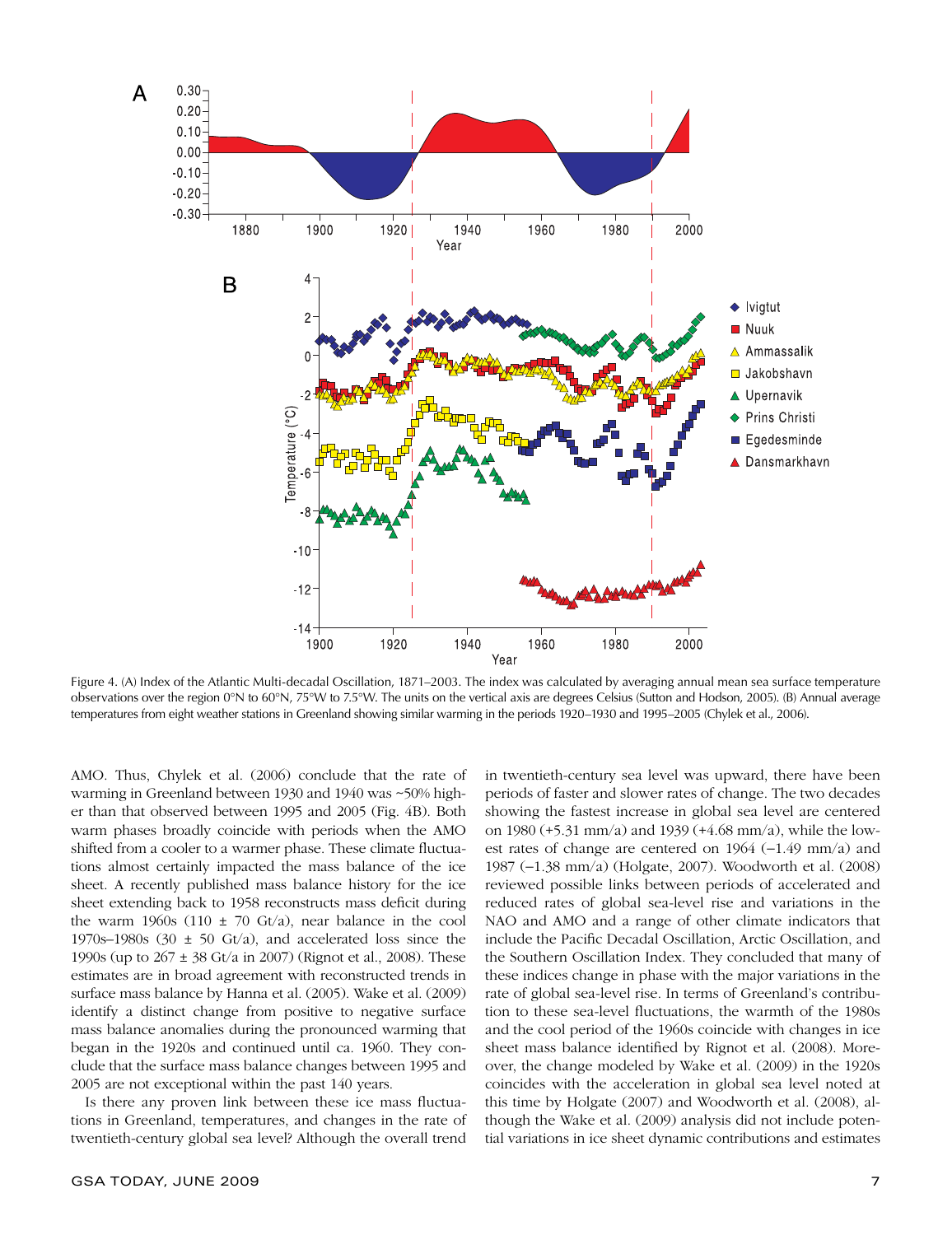for outlet glacier discharge in their study. Given these findings, it is reasonable to propose that decadal variations in the mass balance of the Greenland Ice Sheet were, in part at least, responsible for variations in the rate of global sea-level rise during the twentieth century.

#### **GREENLAND'S CONTRIBUTION TO SEA LEVEL DURING THE LAST FEW MILLENNIA**

#### **Neoglacial Ice Sheet Growth**

The "neoglacial" extends from ~4000 years ago to the end of the Little Ice Age and is characterized by a shift to cooler conditions. According to temperature profiles from the Dye 3 and GRIP ice cores, this was equivalent to a 2 °C fall in average air temperatures over the center of the ice sheet between 4000 and 2000 years ago, with further cool periods ca. A.D. 1500 and A.D. 1750 (Dahl-Jensen et al., 1998). There is geomorphological and sea-level evidence from Greenland to suggest that the ice sheet margin advanced over the duration of the neoglacial (Kelly, 1980; Weidick, 1993; van Tatenhove et al., 1996; Long et al., 2009). This evidence includes reworked organic material ripped up from former tundra surfaces by advancing ice, reworked late Holocene marine faunas in recent moraines adjacent to tidewater glaciers, and a rise in relative sea level in west and south Greenland driven, in part at least, by renewed ice loading during the late Holocene (Kelly, 1980).

Reconstructing the magnitude and timing of the neoglacial advance is difficult because a growing ice sheet destroys former ice limits. Ice sheet models provide the best means of estimating ice volume changes, especially when they are constrained by sea level and other geomorphological evidence. Current models suggest that despite the 50–100 km advance of the ice sheet margin, especially in west Greenland where it was most pronounced, the neoglacial regrowth of the ice sheet caused a relatively small draw-down of global sea level, amounting to <0.2 m (Tarasov and Peltier, 2002; Fleming and Lambeck, 2004; Simpson et al., 2009). This is equivalent to a rate of sea-level fall of ~0.05 mm/a when averaged over the past 4000 years.

In reality, it is likely that regrowth of the ice sheet and its associated impact on global sea-level varied over time. The most pronounced periods of neoglacial cooling recorded in the ice cores occurred between 4000 and 2000 B.P., A.D. 1000–1500, and ca. A.D. 1850 (Dahl-Jensen et al., 1998). If we assume that these cooler intervals coincided with ice sheet expansion, then these are the periods that Greenland is most likely to have slowed global sea-level rise. Conversely, warmer conditions identified by Dahl-Jensen et al. (1998) occur between 0 and 1000 A.D., A.D. 1500–1750, and after A.D. 1850, and it is reasonable to hypothesize that these intervals were associated with positive global sea level contributions. Beyond Greenland, there is no evidence for coherent variations in the rate of sea-level change during the late Holocene that can be unambiguously attributed to variations in the neoglacial volume of the Greenland Ice Sheet, although an acceleration during the past 100–150 years seems widespread and may have a Greenland origin (e.g., Gehrels et al., 2008).

The record from the last few thousand years shows that the Greenland Ice Sheet has experienced a significant increase in mass during the cooler conditions of the "neoglacial." All around the margins of the present ice sheet are fresh moraines that mark the maximum position of this advance, reached at the end of the Little Ice Age (the late nineteenth or early twentieth century). Most of these lie within a few kilometers of the present ice sheet margin, showing that the ice sheet was more extensive in the recent past. Although retreat is obvious in many areas, in west Greenland there remains a considerable distance between the present ice margin and its position at the start of the neoglacial, when model experiments suggest that the margin lay many tens of kilometers inland of its present position (e.g., Simpson et al., 2009).

#### **CONCLUSIONS**

Predictions suggest that the Greenland Ice Sheet could contribute >0.5 m of global sea-level rise by the end of this century, and one sensitivity study predicts that rates of mass loss would match those last seen as far back as ~10,000 years ago, at the time of fastest ice sheet retreat (Pfeffer et al., 2008). Satellite and field observations show that the evolving mass of the Greenland Ice Sheet is making an increasingly positive contribution to global sea-level rise and, although estimates vary, GRACE data indicate this contribution is between 0.4 and 0.7 mm/a, equal to  $\sim$ 15%–30% of the total global rise in sea level measured since 2003. The present contribution is considerably larger than predicted by the Fourth IPCC Assessment Report but is less than some high-end estimates of sea-level rise from Greenland in the next century (e.g., Pfeffer et al., 2008) and the range of high rates of sea-level rise reconstructed from the last interglacial (Rohling et al., 2008).

The improved spatial and temporal resolution of recent geodetic methods means that we are gaining new and unprecedented insights into the dynamics of the ice sheet, its glaciers, and ice streams. These observations are rapidly changing our understanding of how Greenland responds to climate change. There is, for example, growing evidence that the surface mass balance and glacier dynamics in Greenland are related to changes in air and ocean temperatures that vary in phase with changing conditions in the adjacent North Atlantic. Two periods of rapid atmospheric warming in the twentieth century, one in the 1980s and the other in the 1920s, coincide with phase shifts in the AMO and likely saw Greenland making a positive contribution to accelerations in the rate of global sea-level rise recorded by tide gauge records. But advances in current-change monitoring must be matched by the development of new understanding regarding the past behavior of the ice sheet. We still know very little regarding the mass balance history of the ice sheet during the past few centuries, despite the large climate changes that existing records suggest have occurred. Future research must bridge the gap between geological reconstructions and recent direct observations if we are to establish firm decadal and century-scale trends in ice sheet mass balance and hence determine whether the variations we observe today are within or beyond normal ice sheet variability. Only then will we reduce the considerable uncertainty that presently exists regarding the contribution of the Greenland Ice Sheet to past and future sea-level change.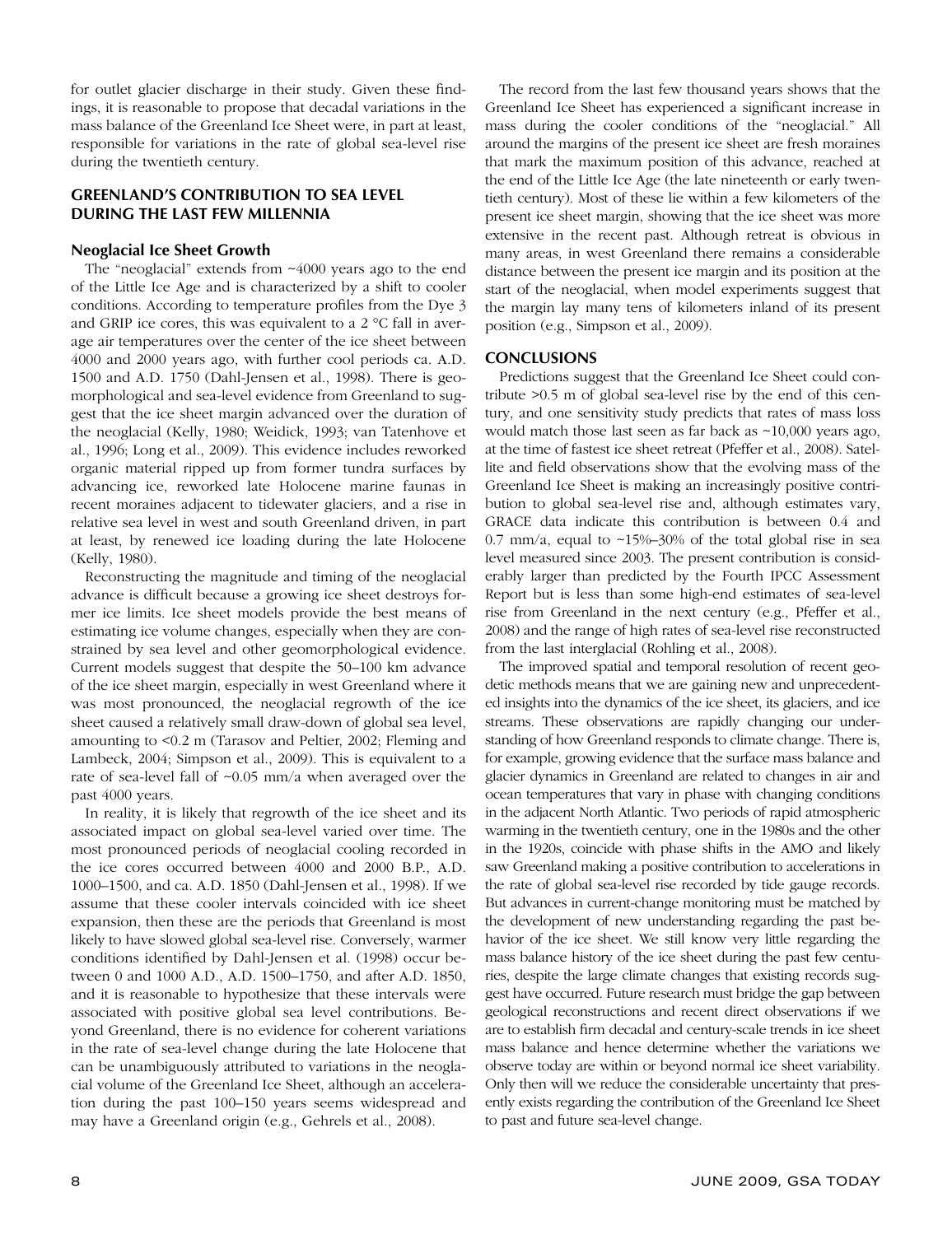#### **ACKNOWLEDGMENTS**

I thank my collaborators on this project for their insightful discussions, especially Glenn Milne, Sarah Woodroffe, and Roland Gehrels. I also thank Jerry Mitrovica, an anonymous referee, and *GSA Today* science editor Stephen Johnston for their helpful comments on this paper during review. This paper is a contribution to International Geological Correlation Programme (IGCP) Project 495 "Quaternary Land-Ocean Interactions: Driving Mechanisms and Coastal Responses" and the International Union for Quaternary Research (INQUA) Commission on Coastal and Marine Processes. This research draws on work conducted under Natural Environment Research Council (NERC) Grant NE/C519311/1.

#### **REFERENCES CITED**

- Andersen, K.K., Ditlevsen, P.D., Rasmussen, S.O., Clausen, H.B., Vinther, B.M., Johnsen, S.J., and Steffensen, J.P., 2006, Retrieving a common accumulation record from Greenland ice cores for the past 1800 years: Journal of Geophysical Research, v. 111, doi: 10.1029/ 2005JD006765.
- Box, J.E., 2002, Survey of Greenland instrumental temperature records: 1873–2001: International Journal of Climatology, v. 22, p. 1829– 1847, doi: 10.1002/joc.852.
- Cazenave, A., Lombard, A., and Llovel, W., 2008, Present-day sea-level rise: A synthesis: Comptes Rendus Geoscience, v. 340, p. 761–770, doi: 10.1016/j.crte.2008.07.008.
- Chen, J.L., Wilson, C.R., and Tapley, B.D., 2006, Satellite gravity measurements confirm accelerated melting of Greenland Ice Sheet: Science, v. 313, p. 1958–1960, doi: 10.1126/science.1129007.
- Church, J.A., and White, N.J., 2006, A 20th century acceleration in global sea-level rise: Geophysical Research Letters, v. 33, doi: 10.1029/ 2005GL024826
- Chylek, P., Dubey, M.K., and Lesins, G., 2006, Greenland warming of 1920–1930 and 1995–2005: Geophysical Research Letters, v. 33, doi: 10.1029/2006GL026510.
- Cuffey, K.M., and Marshall, S.J., 2000, Substantial contribution to sealevel rise during the last interglacial from the Greenland Ice Sheet: Nature, v. 404, p. 591–594, doi: 10.1038/35007053.
- Dahl-Jensen, D., Mosegaard, K., Gundestrup, N., Clow, G.D., Johnsen, S.J., Hansen, A.W., and Balling, N., 1998, Past temperatures directly from the Greenland Ice Sheet: Science, v. 282, p. 268–271, doi: 10.1126/science.282.5387.268.
- Fleming, K., and Lambeck, K., 2004, Constraints on the Greenland Ice Sheet since the Last Glacial Maximum from sea-level observations and glacial-rebound models: Quaternary Science Reviews, v. 23, p. 1053–1077, doi: 10.1016/j.quascirev.2003.11.001.
- Gehrels, W.R., Hayward, B.W., Newnham, R.M., and Southall, K.E., 2008, A 20th century sea-level acceleration in New Zealand: Geophysical Research Letters, v. 35, doi: 10.1029/2007GL032632.
- Hanna, E., Huybrechts, P., Janssens, I., Cappelen, J., Steffen, K., and Stephens, A., 2005, Runoff and mass balance of the Greenland Ice Sheet: 1958–2003: Journal of Geophysical Research, v. 110, doi: 10.1029/2004JD005641.
- Hanna, E., Huybrechts, P., Steffen, K., Cappelen, J., Huff, R., Shuman, C., Irvine-Fynn, T., Wise, S., and Griffiths, M., 2008, Increased runoff from melt from the Greenland Ice Sheet: A response to global warming: Journal of Climate, v. 21, p. 331–341, doi: 10.1175/ 2007JCLI1964.1.
- Hanna, E., Cappelen, J., Fettweis, X., Huybrechts, P., Luckman, A., and Ribergaard, M.H., 2009, Hydrologic response of the Greenland Ice Sheet: The role of oceanographic warming: Hydrological Processes, doi: 10.1002/hyp.7090 (in press).
- Holgate, S., 2007, On the decadal rates of sea level change during the twentieth century: Geophysical Research Letters, v. 34, doi: 10.1029/2006GL028492.
- Holland, D.M., Thomas, R.H., De Young, B., Ribergaard, M.H., and Lyberth, B., 2008, Acceleration of Jakobshavn Isbrae triggered by warm subsurface ocean waters: Nature Geoscience, v. 1, p. 659–664, doi: 10.1038/ngeo316.
- Howat, I.M., Joughin, I., and Scambos, T.A., 2007, Rapid changes in ice discharge from Greenland outlet glaciers: Science, v. 315, p. 1559– 1561, doi: 10.1126/science.1138478.
- Howat, I.M., Joughin, I., Fahnestock, M., Smith, B.E., and Scambos, T.A., 2008, Synchronous retreat and acceleration of southeast Greenland outlet glaciers 2000-06: Ice dynamics and coupling to climate: Journal of Glaciology, v. 54, p. 646–660, doi: 10.3189/ 002214308786570908.
- Hurrell, J.W., Hoerling, M.P., and Folland, C.K., 2001, Climatic variability over the North Atlantic: Meteorology at the Millennium: 150th Anniversary of the Royal Meteorological Society, London, Academic Press, p. 143–151.
- IPCC, 2007, Climate Change 2007: The Physical Science Basis. Contribution of Working Group I to the Fourth Assessment Report of the Intergovernmental Panel on Climate Change: Cambridge, UK, Cambridge University Press, 996 p.
- Jevrejeva, S., Grinsted, A., Moore, J.C., and Holgate, S., 2006, Nonlinear trends and multiyear cycles in sea level records: Journal of Geophysical Research, doi: 10.1029/2005JC003229.
- Joughin, I., Das, S.B., King, M.A., Smith, B.E., Howat, M., and Mooni, T., 2008, Seasonal speedup along the western flank of the Greenland Ice Sheet: Science, v. 320, p. 781–783.
- Kelly, M., 1980, The status of the Neoglacial in Western Greenland: Rapport Grønlands Geologiske Undersøgelse, v. 96, 24 p.
- Knight, J.R., Folland, C.K., and Scaife, A.A., 2006, Climate impacts of the Atlantic Multidecadal Oscillation: Geophysical Research Letters, v. 33, doi: 10.1029/2006GL026242.
- Krabill, W., Abdalati, W., Frederick, E., Manizade, S., Martin, C., Sonntag, J., Swift, R., Thomas, R., Wright, C., and Yungel, Y., 2000, Greenland Ice Sheet: High-elevation balance and peripheral thinning: Science, v. 289, p. 428–430.
- Long, A.J., Woodroffe, S.A., Dawson, S., Roberts, D.H., and Bryant, C.L., 2009, Late Holocene relative sea level rise and the Neoglacial history of the Greenland ice sheet: Journal of Quaternary Science, doi: 10.1002/jqs.1235.
- Luckman, A., Murray, T., de Lange, R., and Hanna, E., 2006, Rapid and synchronous ice-dynamic changes in East Greenland: Geophysical Research Letters, v. 33, L03503, doi: 10.1029/2005GL025428.
- Luthcke, S.B., Zwally, H.J., Abdalati, W., Rowlands, D.D., Ray, R.D., Nerem, R.S., Lemoine, F.G., McCarthy, J.J., and Chinn, D.S., 2006, Recent Greenland ice mass loss by drainage system from satellite gravity observations: Science, v. 314, p. 1286–1289, doi: 10.1126/ science.1130776.
- Mitrovica, J.X., Tamisiea, M., Davis, J.L., and Milne, G.A., 2001, Recent mass balance of polar ice sheets inferred from patterns of global sea-level change: Nature, v. 409, p. 1026–1029, doi: 10.1038/ 35059054.
- Nick, F.M., Vieli, A., Howat, I.M., and Joughin, I., 2009, Large-scale changes in Greenland outlet glacier dynamics triggered at the terminus: Nature Geoscience, v. 2, p. 110–114, doi: 10.1038/ngeo394.
- Pfeffer, W.T., Harper, J.T., and O'Neel, S., 2008, Kinematic constraints on glacier contributions to 21st-century sea-level rise: Science, v. 321, p. 1340–1343, doi: 10.1126/science.1159099.
- Ramillien, G., Lombard, A., Cazenave, A., Ivins, E.R., Llubes, M., Lemy, F., and Biancale, R., 2006, Interannual variations of the mass balance of the Antarctica and Greenland ice sheets from GRACE: Global and Planetary Change, v. 53, p. 198–208, doi: 10.1016/j.gloplacha. 2006.06.003.
- Rignot, E., and Kanagaratnam, P., 2006, Changes in the velocity structure of the Greenland ice sheet: Science, v. 311, p. 986–990.
- Rignot, E., Box, J.E., Burgess, E., and Hanna, E., 2008, Mass balance of the Greenland ice sheet from 1958 to 2007: Geophysical Research Letters, v. 35, doi: 10.1029/2008GL035417.
- Rohling, E.R., Grant, K., Hemleben, C.H., Siddall, M., Hoogakker, B.A.A., Bolshaw, M., and Kucera, M., 2008, High rates of sea-level rise during the last interglacial period: Nature Geoscience, v. 1, p. 38–42, doi: 10.1038/ngeo.2007.28.